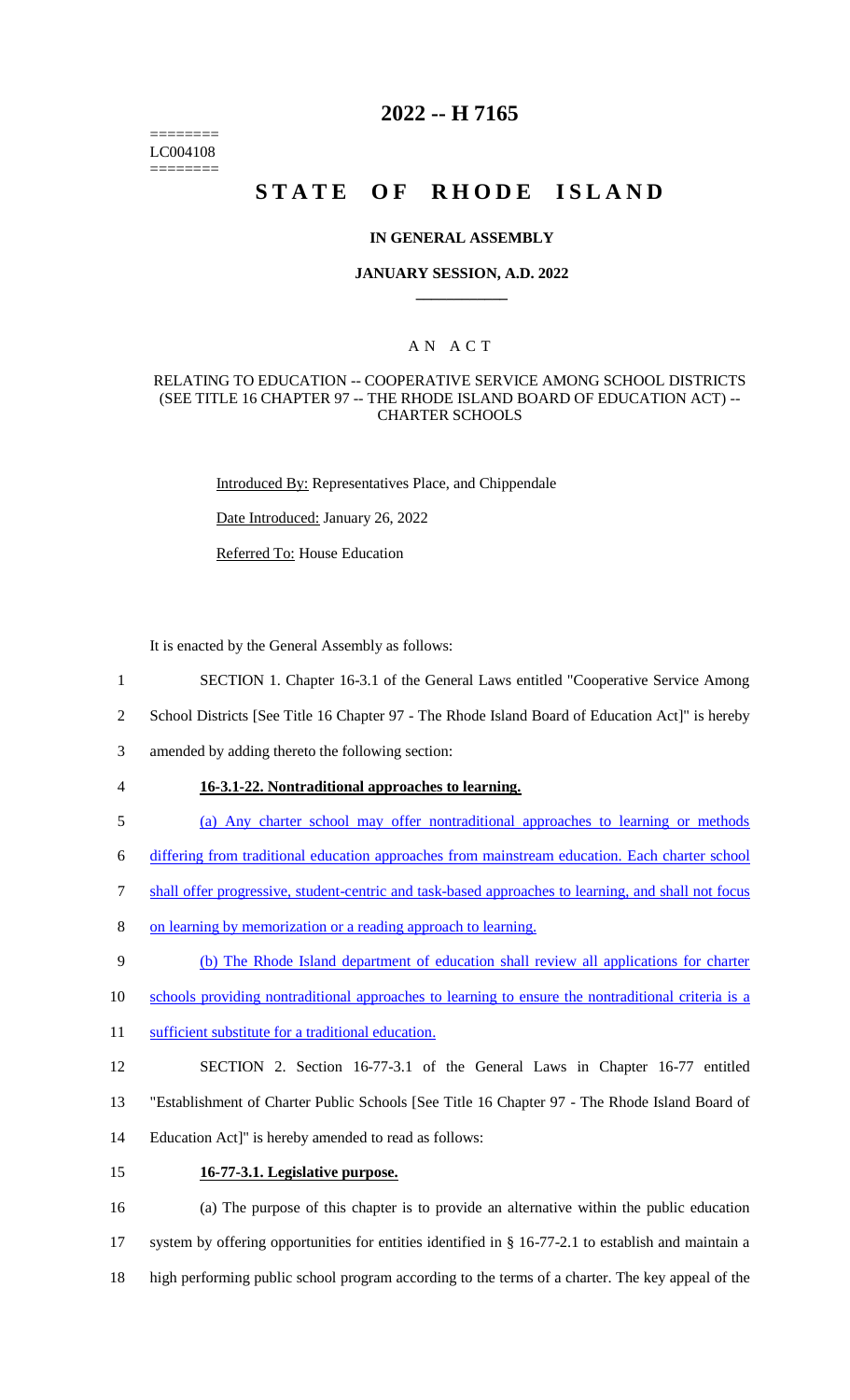charter school concept is its promise of increased accountability for student achievement in exchange for increased school autonomy.

 (b) Charter public schools are intended to be vanguards, laboratories, and an expression of the on-going and vital state interest in the improvement of education. Notwithstanding the provisions of this section or any law to the contrary, a charter school shall be deemed to be a public school acting under state law and subject to the Age Discrimination Act of 1975, 42 U.S.C. § 6101, et seq., title VI of the Civil Rights Act of 1964, 42 U.S.C. § 2000d, et seq., title IX of the educational amendments of 1972, 20 U.S.C. § 1681, et seq., § 794 of title 29, and part B of the Individuals With Disabilities Education Act, 20 U.S.C. § 1411, et seq. All students and prospective students of a charter school shall be deemed to be public school students, having all the same rights under federal and Rhode Island law as students and prospective students at a non-chartered public school. These charter public schools shall be vehicles for research and development in areas such as curriculum, pedagogy, administration, materials, facilities, governance, parent relations and involvement, social development, instructor's and administrator's responsibilities, working conditions, student performance and fiscal accountability. It is the intent of the general assembly to create within the public school system vehicles for innovative learning opportunities to be utilized and evaluated in 17 pilot projects. The provisions of this chapter are to be interpreted liberally to support the purposes set forth in this chapter and to advance a renewed commitment by the state to the mission, goals, and diversity of public education.

 (c) It is the intent of the general assembly to provide opportunities for teachers, parents, pupils, and community members to establish and maintain public schools that operate independently as a method to accomplish all of the following:

 (1) Improve pupil learning by creating schools with rigorous academic standards in all basic areas of instruction for high pupil performance;

 (2) Increase learning opportunities for all pupils, with special emphasis on expanded learning experiences for pupils who are identified as educationally disadvantaged and at-risk;

(3) Encourage the use of innovative teaching methods;

 (4) Create opportunities for teachers, including the opportunity to be responsible for the learning program at the school site;

 (5) Provide parents and pupils with expanded choices in the types of educational opportunities that are available within the public school system;

 (6) Hold the schools established under this chapter accountable for meeting publicly promulgated, measurable, state and charter-based pupil academic results, and provide the schools with a method to implement performance-based and/or other student-based accountability systems,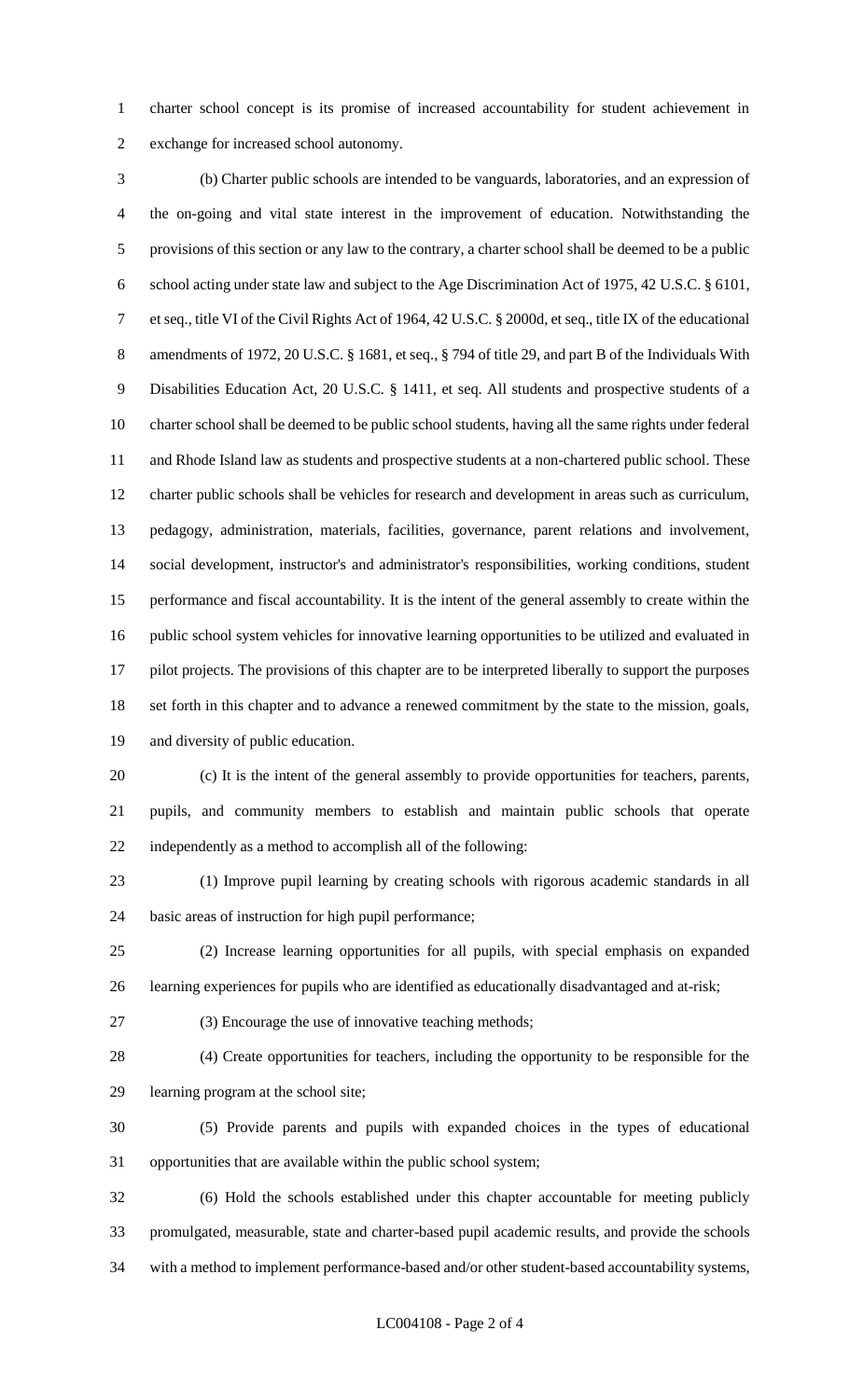- while providing a means to restrict the expansion of ineffective charter public schools; and
- 

(7) Encourage parental and community involvement with public schools.

 (d) No private or parochial schools shall be eligible for charter public school status, nor shall a charter public school be affiliated in any way with a sectarian school or religious institution. Any charter public school authorized by this chapter shall be nonsectarian and nonreligious in its programs, admissions policies, employment practices, and all other operations. The board of regents shall not approve a charter to a school whose overall operation or education program is managed by a for profit entity.

 (e) The commissioner is empowered to promulgate rules and regulations consistent with this chapter, in conformance with chapter 35 of title 42, for the creation and operation of charter public schools. These rules and regulations shall set forth the process for rescission of state approval of a charter public school, including appropriate protections to ensure the continued provision of education services to the students of the charter public school whose charter is rescinded.

 (f) All charter public schools shall adhere to financial record keeping, reporting, auditing requirements, and procedures as required by the Rhode Island department of education and in accordance with federal and state laws and regulations.

 (g) No more than thirty-five (35) charters shall be granted. At least one-half (½) of the total number of charter public schools in the state shall be reserved for charter school applications which are designed to increase the educational opportunities for at-risk pupils.

- 20 (h) Any charter school, whose charter has not been renewed, shall have their formerly
- 21 allotted seats, reallocated to a school that is authorized to offer nontraditional approaches to
- learning or methods, pursuant to §16-3.1-22.
- 

SECTION 3. This act shall take effect upon passage.

======== LC004108 ========